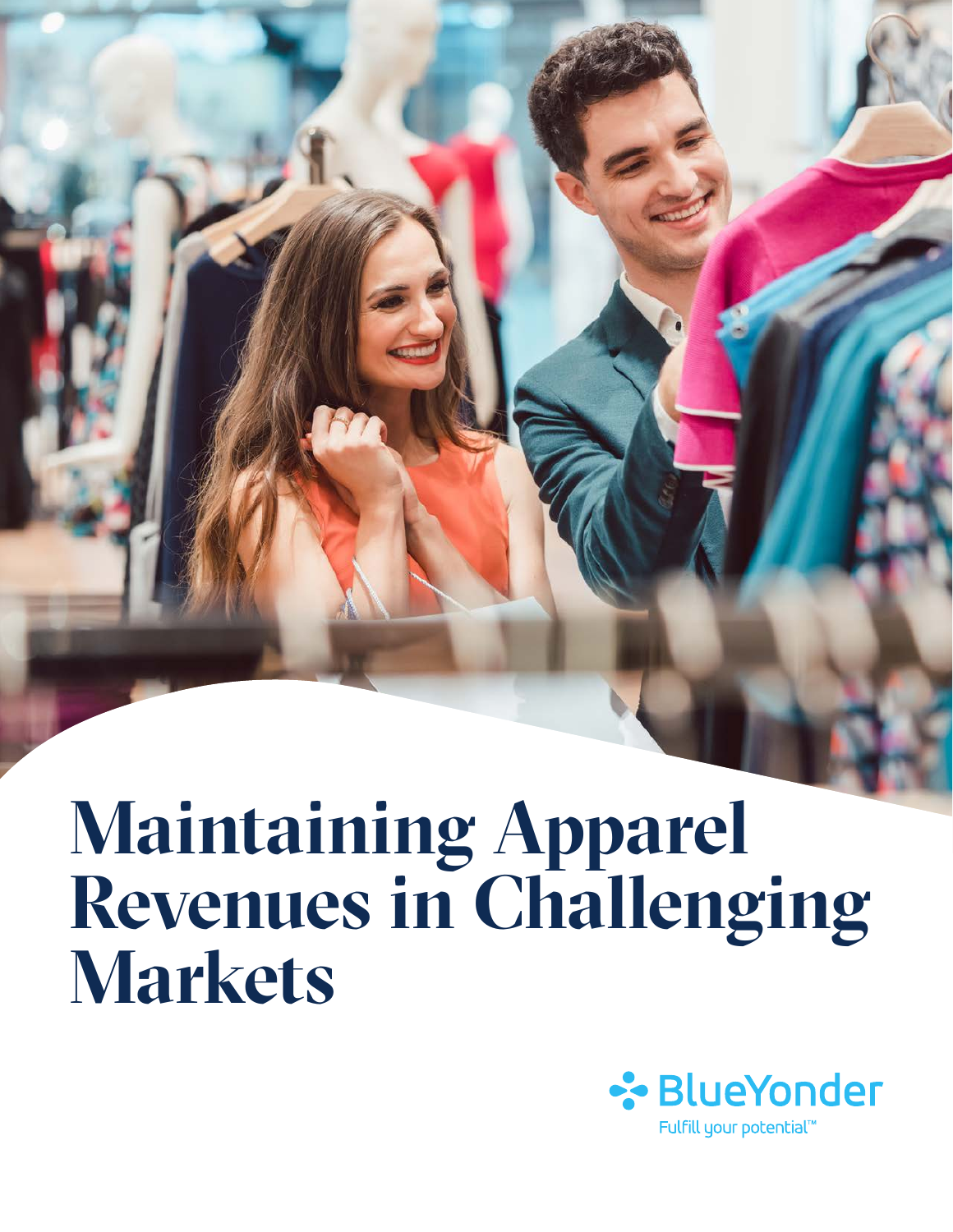As if apparel revenues weren't volatile enough, COVID-19 and its aftermath have changed the retail planning landscape forever. From demand planning through allocation, the old ways of doing business are simply not adequate to maintain revenues in today's transformed environment. Fortunately, advanced technologies, including artificial intelligence (AI), are available to help. By enabling a new level of real-time responsiveness to today's changing demand, as well as a new degree of planning granularity for the future, these advanced solutions help apparel retailers maximize revenues even in challenging times. To fully capitalize on these solutions, retailers need to abandon their obsolete manual processes and embrace the power of autonomous decision making. It's time for a smarter approach, fueled by indepth data analysis and agile business processes.

#### Abstract

Prior to 2020, apparel retail planners were already struggling to maximize revenues in the face of growing demand volatility. Their traditional reliance on the expertise and intuition of human planners, and manual processes, began to cause serious problems when "best guesses" consistently proved to be wrong. With the advent of COVID-19, the retail world turned upside down. As retailers struggle to recover and adjust to a transformed sales environment, the use of human planners, manual analysis and outdated technologies is a recipe for disaster. The good news is that artificial intelligence stands ready to deliver real-time, autonomous decisions that maximize revenues, no matter how conditions continue to change. As they usher in smarter, more adaptive processes, AI-enabled solutions are helping apparel retailers change their way of doing business in a dramatically changed world.



## Achieving retail success in a transformed world

With product seasonality, a dependence on trends and the growing influence of social media, the retail apparel segment has become increasingly challenging to manage for profitability. The long lead times associated with sourcing, manufacturing, allocating and transporting products do not mesh well with the incredibly fast-changing nature of consumer demand.

Today, the COVID-19 pandemic and its aftermath are igniting a new level of demand volatility. It's never been more difficult for retail planners to match apparel demand with supply, both today and for upcoming seasons.

And, unfortunately, this extreme level of demand uncertainty isn't going away. "Everyone is focused on the past few months, and the impact of excess inventories now that retail stores have been unexpectedly shuttered," says Sonia Hernandez, vice president of retail planning at Blue Yonder. "But the problems are so much bigger than that. When will stores re-open? How aggressively will consumers spend, and what season will we be in?"

Hernandez adds that long-term planning has also been turned upside down. "Perhaps the most critical questions revolve around the long view," she says.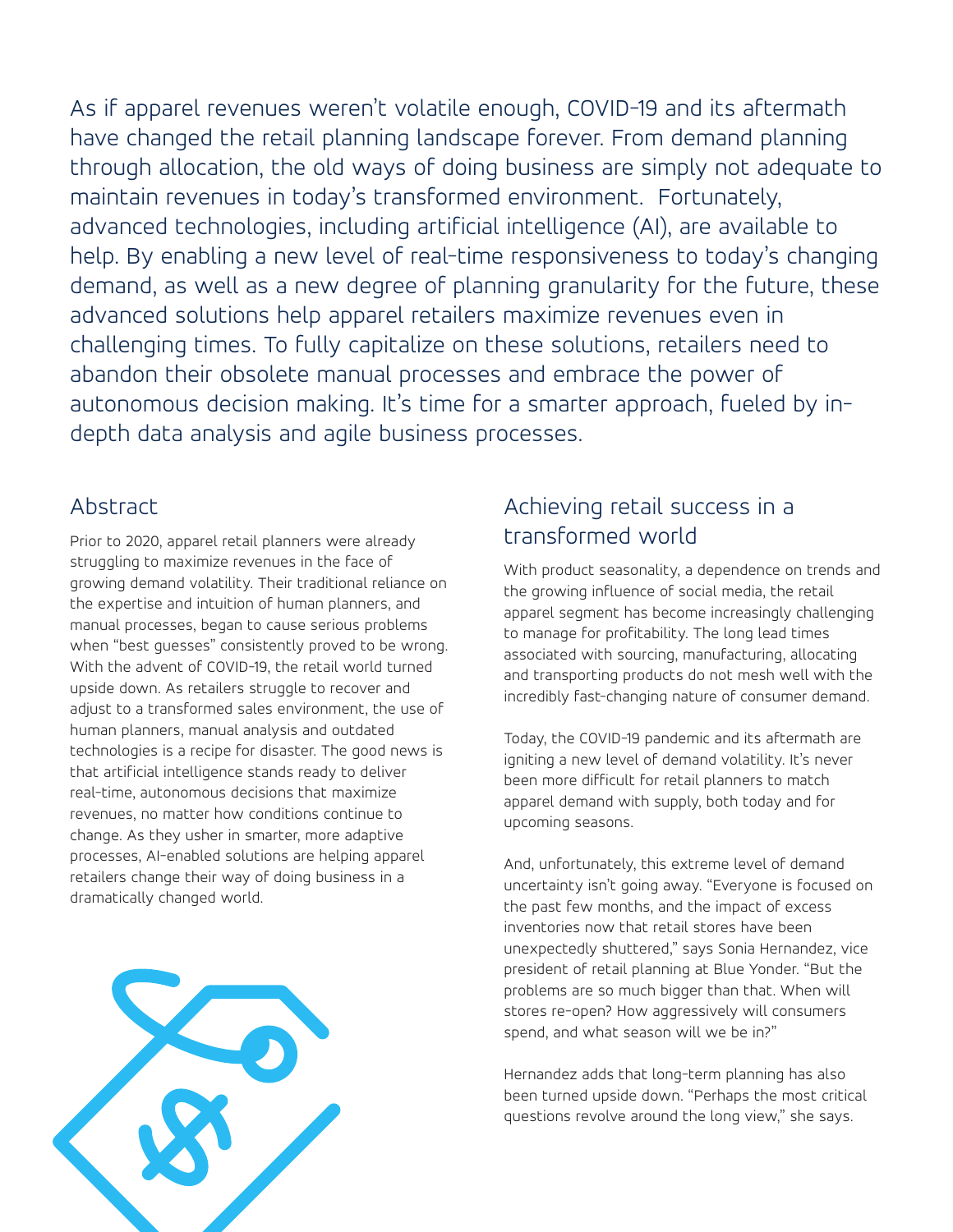"How can apparel retailers plan for the first half of 2021 when so many of the 2020 data cells are completely blank? If consumer demand is non-existent today, how can you begin to project future demand?"

Even in today's extremely uncertain world, one thing is certain. Outdated technologies, manually intensive retail planning processes and human intuition are simply not up to the challenges of a post-COVID world.

### Applying new intelligence to a transformed retail landscape

When human analysis and manual planning prove insufficient, the only real answer is artificial intelligence (AI). Supported by incredibly powerful algorithms and extremely granular analysis, AI-enabled solutions in demand, fulfillment, assortment planning, allocation and inventory management can make real-time decisions that maximize outcomes, without the human need to "think" and consider thousands of factors using only human cognition.

Based on internal and external data, AI engines can optimize revenues autonomously, based on current conditions. Intelligent digital control towers can continuously scan end-to-end conditions, identifying exceptions and anomalies that may interfere with sales objectives. Then real-time re-planning can occur in seconds, without human intervention.

Over the longer term, AI engines are capable of populating the blank data cells resulting from store closures, whether these closures are caused by the COVID-19 pandemic, renovations, natural disasters or other events. Human planners' estimates and best guesses can be replaced by mathematical analysis that produces baseline demand and revenue projections. As the actual selling season approaches, these projections can grow progressively more accurate.

"One of the best features of AI-enabled solutions is the element of machine learning," notes Hernandez. "While it might be hard for human planners to look at both the big picture and the granular level, and make meaningful connections, AI is virtually unlimited in its vision, scope and cognition. AI-based solutions can continuously learn from past performance and become increasingly accurate at predicting the future, even for highly volatile SKUs and stores that have recently re-opened."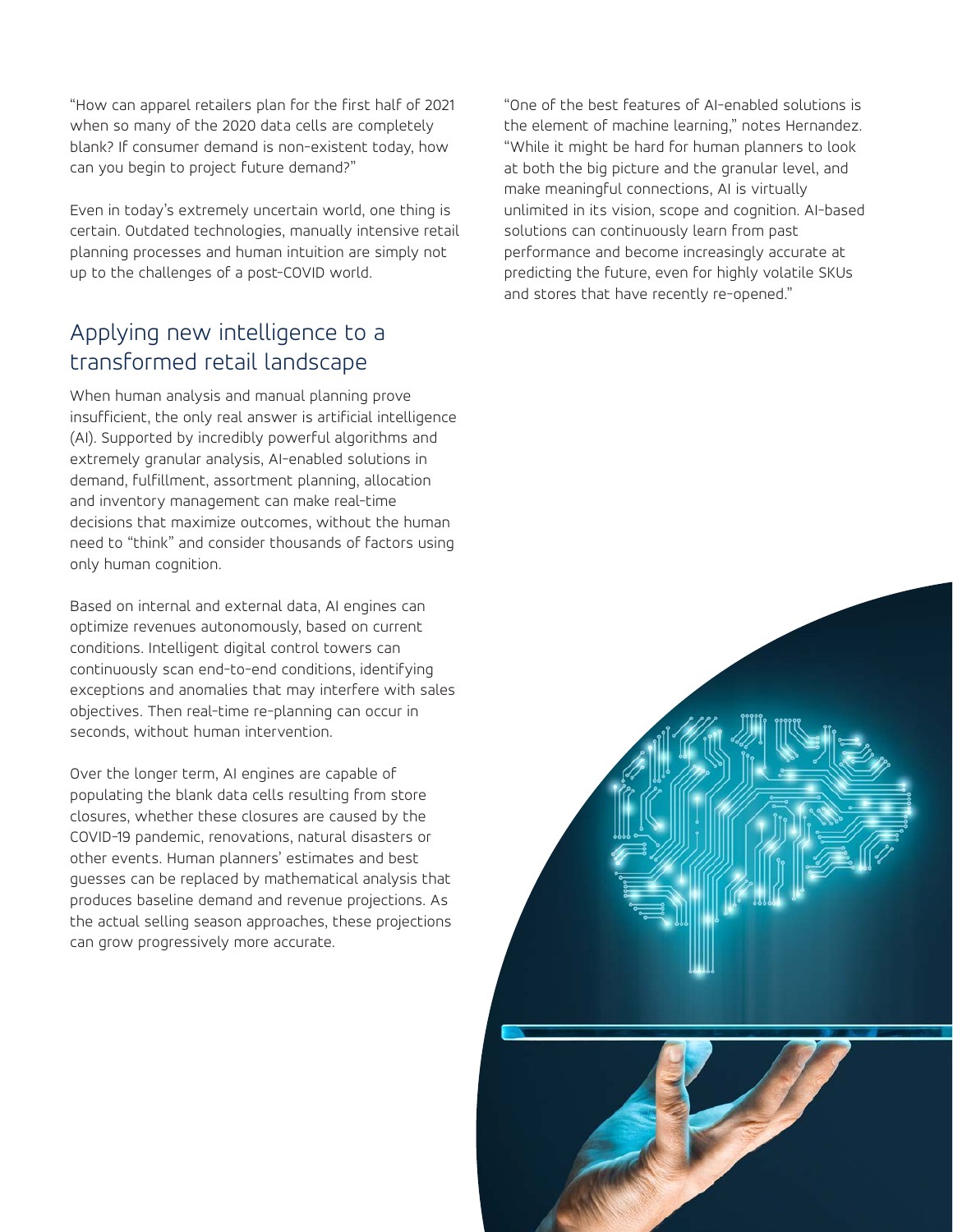## Embracing smarter, more adaptive processes

Equipped with advanced AI technology solutions, retail planners can now replace rigid, inflexible processes and workflows with more agile, adaptive ways of doing business. For example, the forecasting process can be conducted at a hyper-localized level, where needed, to address significant demand variations among individual stores. Similarly, apparel can be forecasted and allocated according to garment size based on actual consumer demographics in different regions.

While human decision-makers and conventional tools would not be able to accommodate this level of plan customization on a massive scale, AI makes it fast and easy to consider granular variations in store demand or apparel sizing. Combined, store clustering and size clustering via AI are resulting in the most accurate, most granular apparel plans ever.

"Typically, the distinctions between stores have been necessarily broad, since retailers are relying on human cognition and manual analysis," explains Hernandez. "Perhaps the planning and allocation buckets were north versus south, hot versus cold, or urban versus rural. Those high-level distinctions are meaningless in today's explosive markets. We are seeing extreme variation in consumer demand and revenue potential even among stores in the same county or zip code. Since that volatility will only grow, planners need much more precise, robust tools."

Retailers are also attempting to manage volatility by holding back up to 40% of their product inventories in regional warehouses or distribution centers (DCs). They can initially hedge their bets, then move products to the most promising sales location as the demand picture becomes ever-clearer.

Another new process variation? To optimize revenues on a proactive basis, retailers are shipping products from store to store, as they attempt to avoid both stockouts and markdowns. In effect, they are turning large stores into mini-DCs.

"This practice is growing in popularity, but it only makes sense if the resulting margin improvement pays for the labor and transportation resources needed to move the inventory," Hernandez points out. "By applying AI, retailers can collapse hours of manual analysis into a split-second decision that maximizes their likely returns."

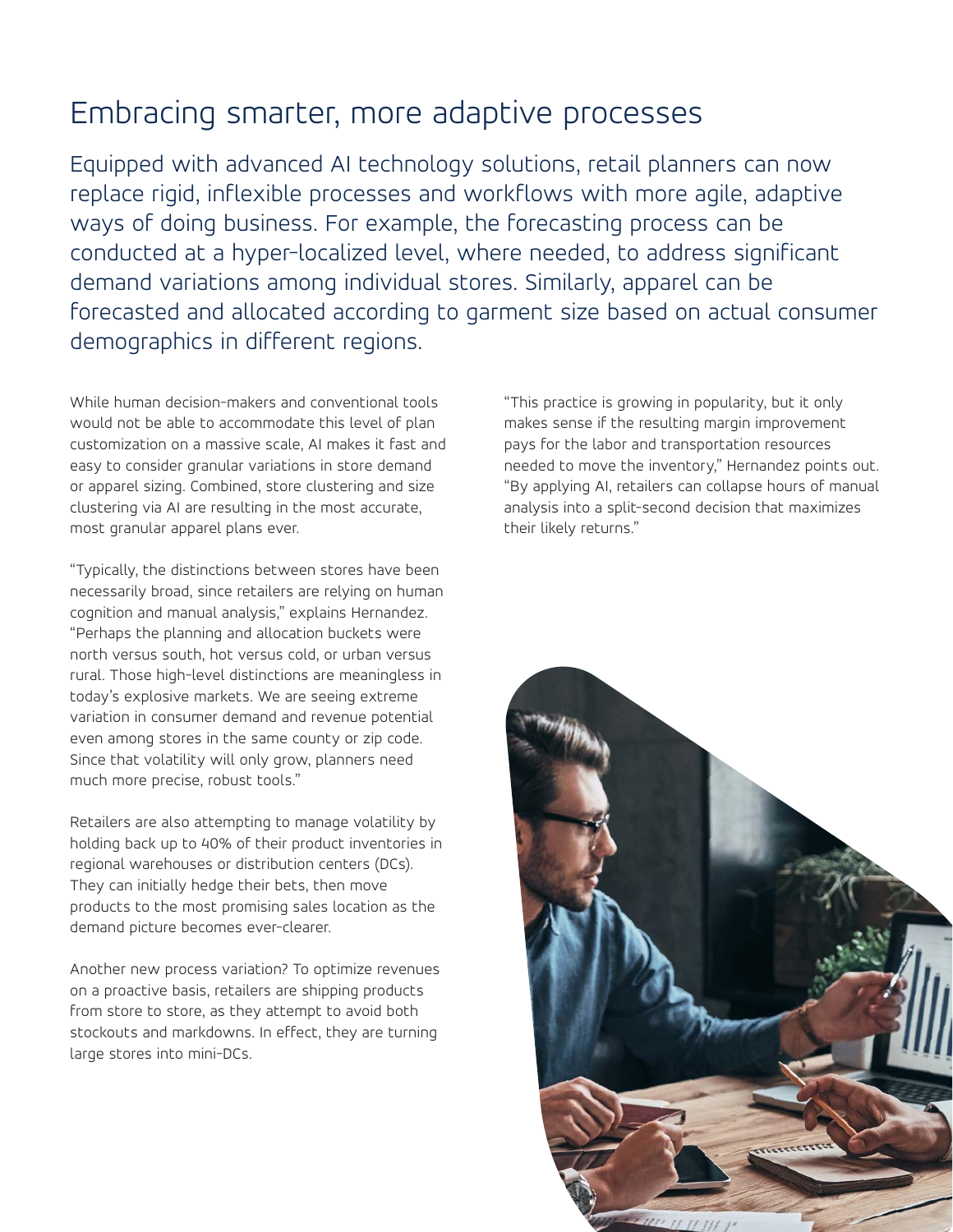## Getting smarter about AI

The sudden onset of COVID-19 around the world has thrown the retail industry into an unprecedented panic. The impact will be both long-lasting and farreaching, as retailers reel from a complete lack of demand predictability. "While brighter, higher-revenue days are ahead, no one knows when that will be," states Hernandez. "Even when demand returns, retailers will need to smooth it to ensure high service levels, without decimating profit margins on the revenues they have waited patiently for."

As retailers consider their options, AI represents the intelligent choice. Only advanced AI-enabled solutions can consider the thousands of variables that will impact demand, fulfillment, assortment planning, allocation and inventory management, then arrive at optimal decisions that maintain revenues.

By partnering with a provider with deep retail experience, a solid understanding of the apparel industry, proven AI-enabled solutions and a robust technology platform that spans all the functional challenges involved, retailers can end their dependence on manual processes and human intuition. They can begin to install intelligent new technology solutions and flexible, adaptive processes that position them for revenue leadership, no matter what surprises lie ahead.

## Blue Yonder: Your partner today, and tomorrow

Artificial intelligence, machine learning, supply chain autonomy and other concepts discussed in this paper may seem like futuristic concepts out of reach for most companies today. But the world's retail leaders are already using these advanced technologies to deal with demand uncertainty, growing consumer expectations, data overload, supply chain disconnects, the drive toward sustainability and other challenges.